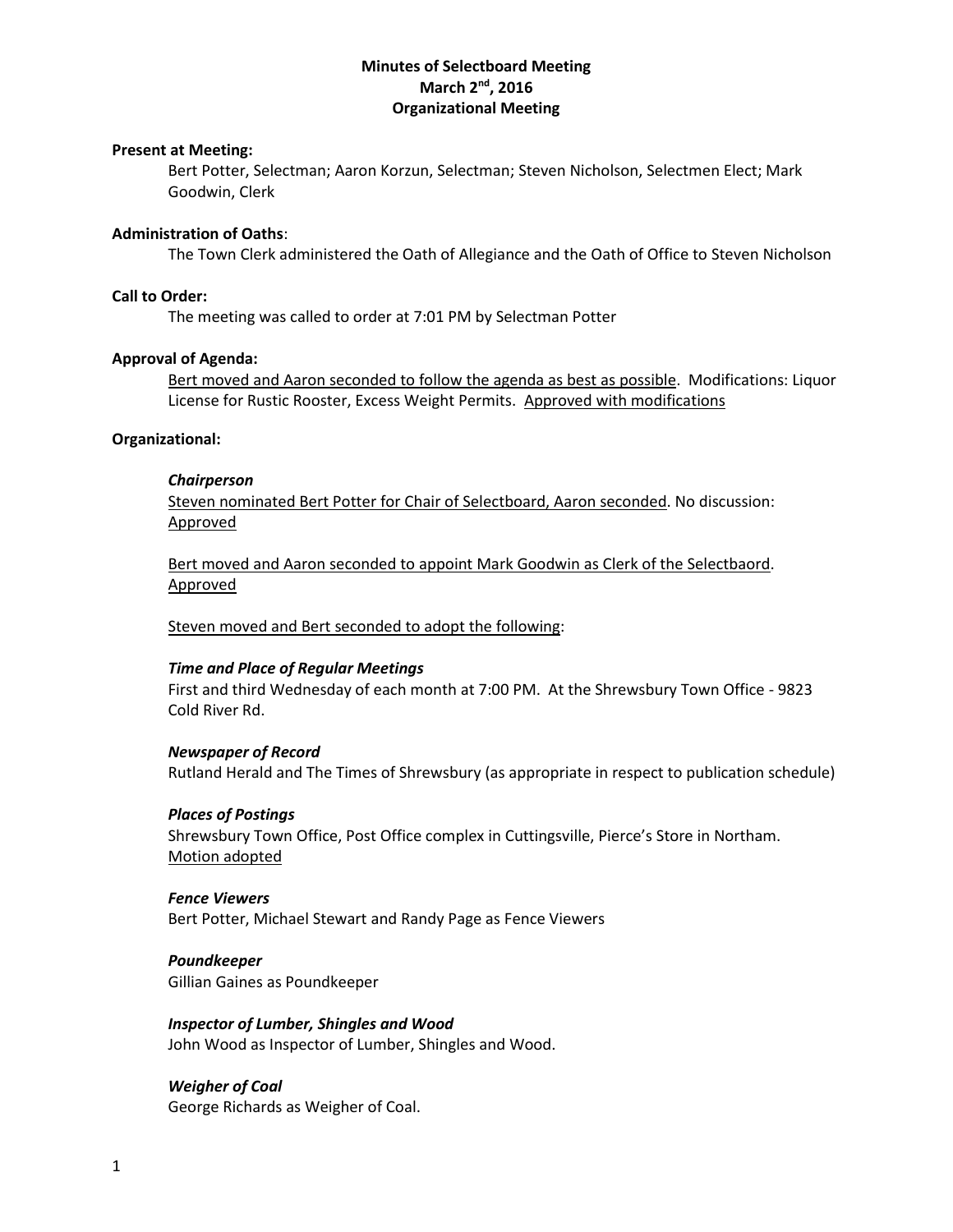# *Tree Warden:*

Gary Salmon as Tree Warden

## All above appointments approved.

# *Road Commissioner*

Bert moved and Aaron seconded to appoint Jamie Carrara as Road Commissioner for one year. Bert commented on the excellent service that Jamie has provided the Town. Approved

# *Service Officer*

Bert moved to appoint Mark Goodwin as Service Officer, Aaron seconded. No discussion. Approved

Steven moved and Aaron seconded to approve:

# *Planning Commission*

To appoint Laura Black and Mark Goodwin to three (3) year terms on the Planning Commission.

## *Trustee of the Meeting House*

No nominations from the Chairperson, Julanne Sharrow were forthcoming to act upon.

## *Library Board*

Bert will inquire with Joan Aleshire regarding Debbie Blecich and if she will be willing to serve as the Library Board representative.

## *SWAC Representative*

To appoint Bert Potter as SWAC Representative

# *Development Review Board*

Until confirmation of willingness to serve, appointment of Alan Shelvey is on hold

# *Energy Coordinator*

Until confirmation of willingness to serve, appointment of Davis Terrell is on hold

### *Emergency Management*

No appointment made, the Chair of the Selectboard acts as Emergency Management Director until such time as another individual is appointed.

### *Conservation Commission*

To appoint Grace Brigham to a four (4) year term to the Conservation Commission, resulting in one current opening on the Commission

# *Health Officer*

No appointment made, the Chair of the Selectboard acts as the Town Health Officer until such time as another individual is appointed.

## All appointments approved

# *FEMA Administrator*

Bert moved and Aaron seconded to appoint Steven Nicholson as FEMA Administrator for a three (3) year term. Approved.